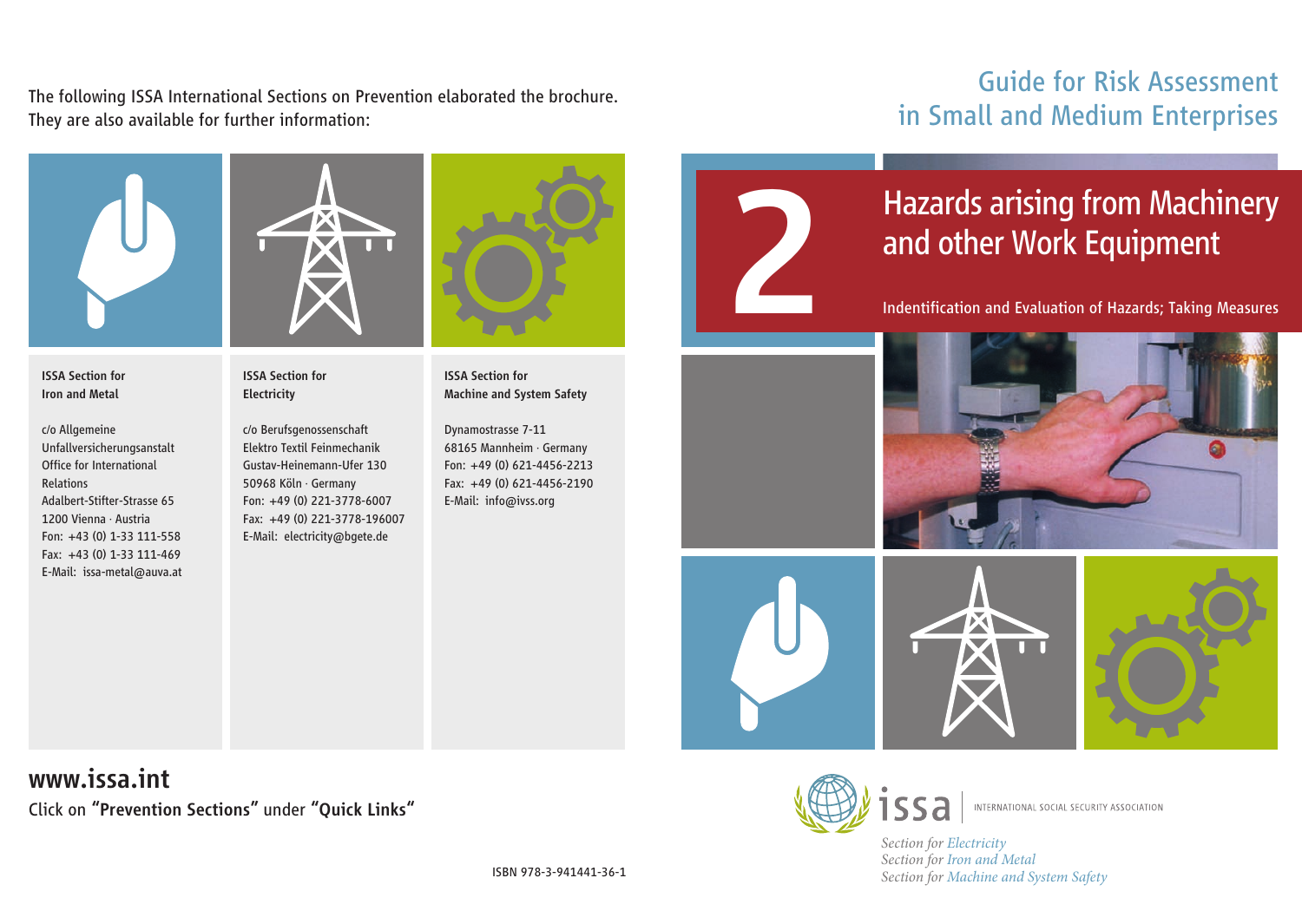**Guide for Risk Assessment in Small and Medium Enterprises**



**Hazards arising from Machinery<br>
<b>2 and other Work Equipment** 

**Identification and Evaluation of Hazards; Taking Measures**



*Section for Electricity Section for Iron and Metal Section for Machine and System Safety*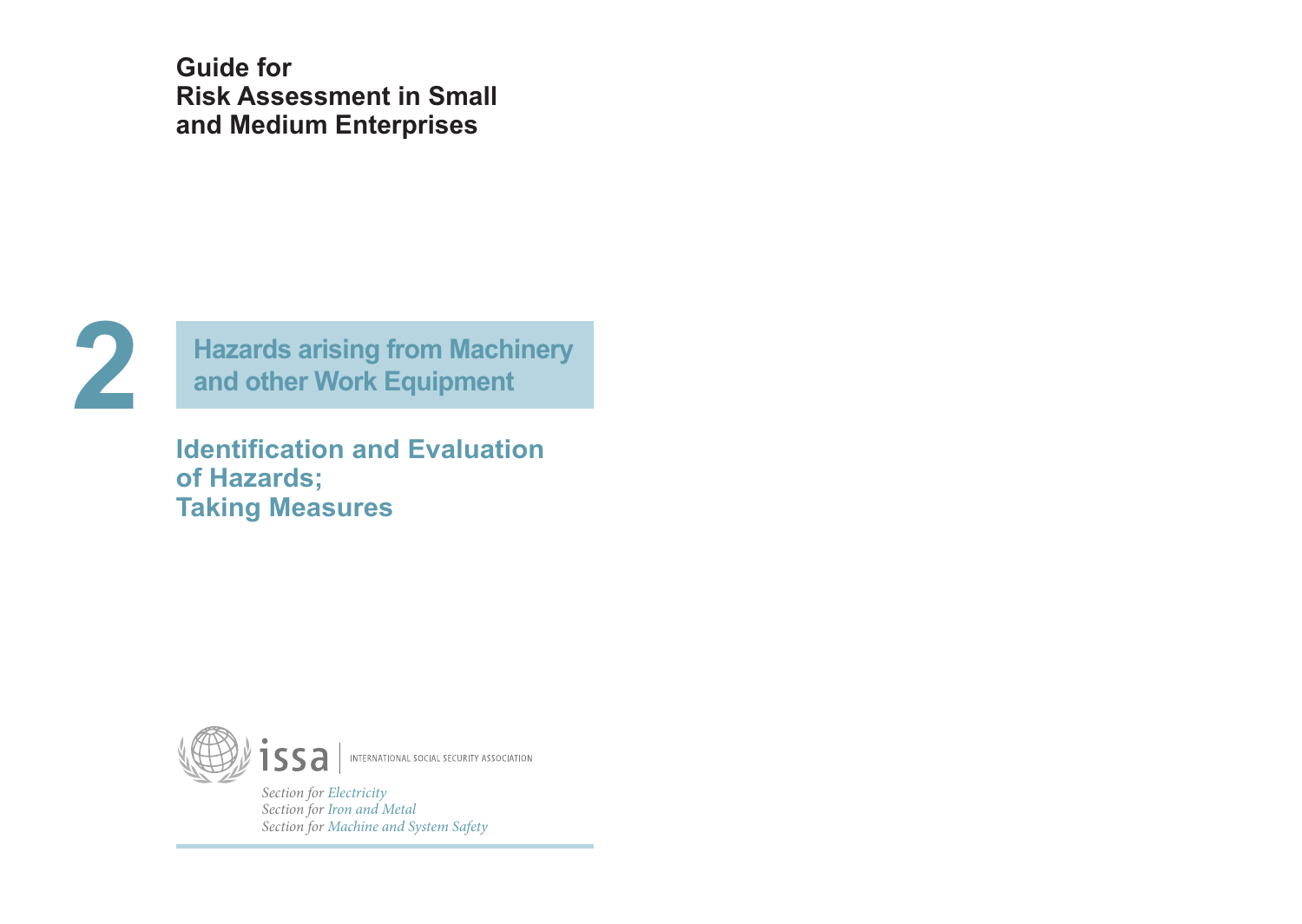|                                 | Federal Institute for Occupational Health and Safety, Germany<br>Ing. Mag. Christian Schenk, IVSS Section Metal, AUVA Austria      |
|---------------------------------|------------------------------------------------------------------------------------------------------------------------------------|
|                                 | Dipl.-Ing. Dr. Hana Pacaiová, Ass. Prof.,<br>Technical University Košice, Slovakia                                                 |
|                                 | Dr. Hans-Jürgen Bischoff,<br>ISSA Section for Machine and System Safety, Germany                                                   |
|                                 | Stefan Drodofsky, Statutory Accident Insurance for<br>Energy Textile Electric, Germany                                             |
|                                 | Dipl.-Ing. Ivan Majer,<br>Technical University Košice, Slovakia                                                                    |
|                                 | Dr.h.c. prof. Dipl.-Ing. Juraj Sinay, Dr.sc.,<br>Technical University Košice, Slovakia                                             |
| Design:                         | Media-Design-Service e.K., Bochum, Germany                                                                                         |
| Production:                     | Verlag Technik & Information e.K.,<br>Wohlfahrtstrasse 153, 44799 Bochum, Germany<br>Fon +49(0)234-94349-0, Fax +49(0)234-94349-21 |
| Printed in Germany October 2009 |                                                                                                                                    |
| ISBN 978-3-941441-36-1          |                                                                                                                                    |

Authors: Dipl.-Ing. Marlies Kittelmann, Dipl.-Ing. Evelyn Tschöcke,

**Introductory Note**

This brochure seeks to meet the requirements of risk assessment in relation to machinery and other work equipment.

It is structured as follows:

- **1. Basic Information**
- **2. Risk Assessment and Taking Measures**
	- **Step 1: Hazard Identification**
	- **Step 2: Risk Estimation and Risk Evaluation**
	- **Step 3: Selecting and Taking Measures**

#### **Note:**

**This brochure is dealing exclusively with the European aspects, laid down in the directive for protection of workers at work (89/391/EEC and special directives). For specific national aspects please look up the respective legal transpositions (see Annex I).**

This brochure does not deal with the documentation of risk assessment because procedures differ considerably from one member state to another (Annex II: Example for documentation).

Other topics treated in this series of brochures organised along the same lines and already published or being prepared are:

- **Noise**
- **Chemical hazards**
- **Hazards arising from electricity**
- **Hazards arising from fire and explosions**
- **Hazards arising from wholebody/hand-arm vibrations**
- **Slipping and falling from a height**
- **Physical strain (e.g. heavy and one-sided work)**
- **Mental workload**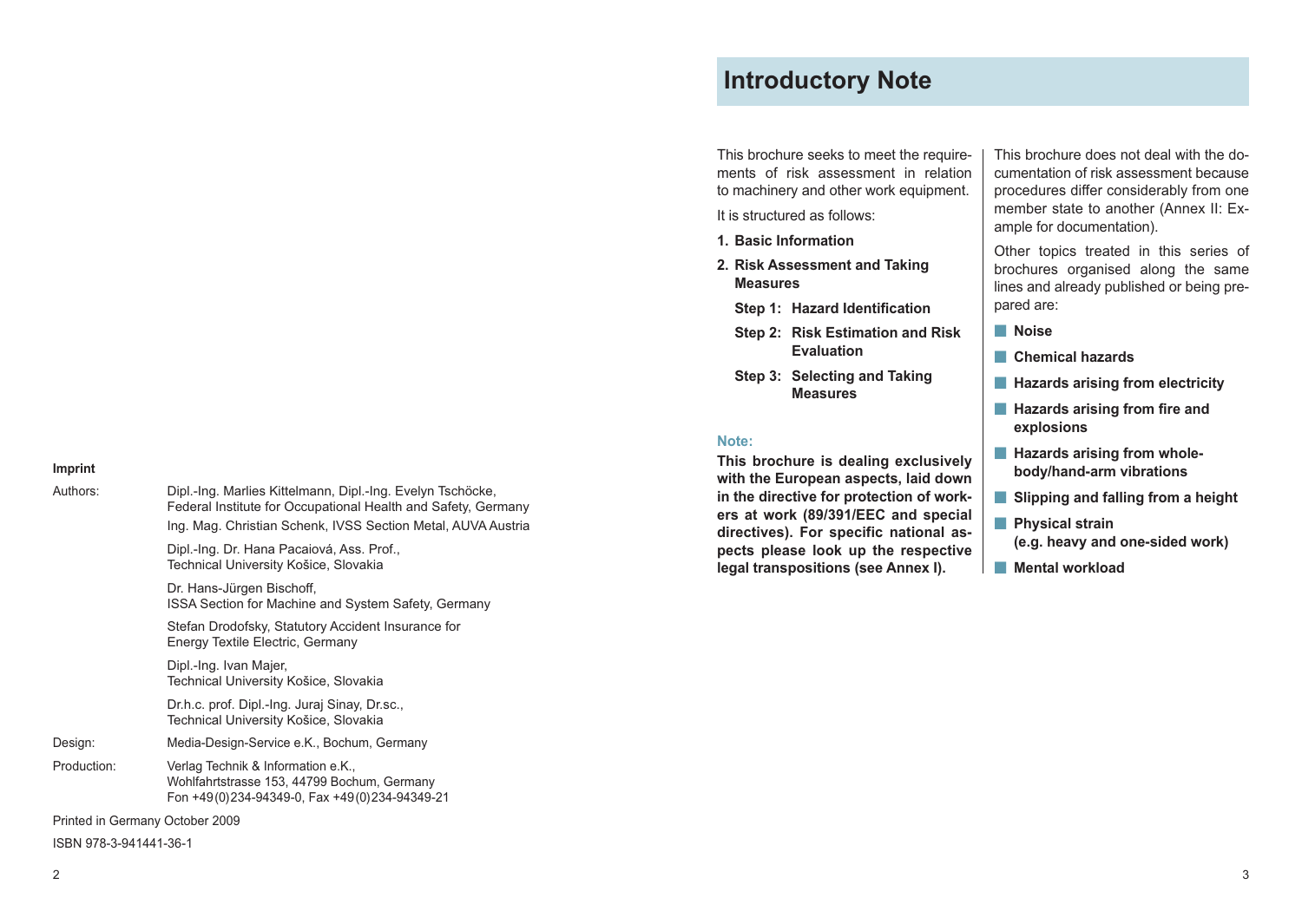### **1. Basic Information**

#### **1.1 Legal basis – Health and Safety at Work**

The Work Equipment Directive 89/655/EEC (30. December 1989, 2nd individual directive under Framework Directive for Safety and Health of Workers at Work 89/391/EEC) including Directive 95/63/EEC and Directive 2001/45/EEC (amending Directive 89/655/EEC) represents the legal basis governing minimum requirements for the protection of workers from hazards caused by machinery and other work equipment. This Directive provides minimum standards concerning the safety and health requirements for the use of work equipment (including machinery) by workers at work. The Directive has to be implemented in every country of the European Union in national law.

#### **Work equipment:**

Any machine, apparatus, tool or installation used at work.

#### **1.2 Legal Basis – Provisions for Manufacturers**

The manufacturers of machinery have to adhere to safety provisions for design and construction of machinery (before they are placed on the market); users must be able to rely on the adherence to such provisions. Hence, there is a clear connection between provisions for manufacturers and users of machinery (Fig.1).

Legislation of special importance in the context of machinery safety includes the Machinery Directive 98/37/EC of 22 June 1998, which serves as a legal basis for manufacturers and sellers of machinery (as from 29.12.2009 the new Machinery Directive 2006/42/EC of 17 May 2006 will apply). The Machinery Directive must be adhered in the following cases:

- **●** whenever machinery is placed on the market for the first time within the EU after 1.1.1995,
- **●** whenever machinery is self-built by the users in a business operation,
- **●** whenever significant and safety relevant changes are made on machines,
- **●** whenever there are close interconnections between several machines (assemblies of machinery).

In addition to Machinery Directive, there are other Directives with requirements for manufactures of machinery, for example low voltage Directive 2006/95/EC, pressure equipment Directive 97/23/EEC or Directive 2004/108/EC on electromagnetic compatibility.



**Figure 1: Legislative manufacturers' and employers' machinery safety obligations**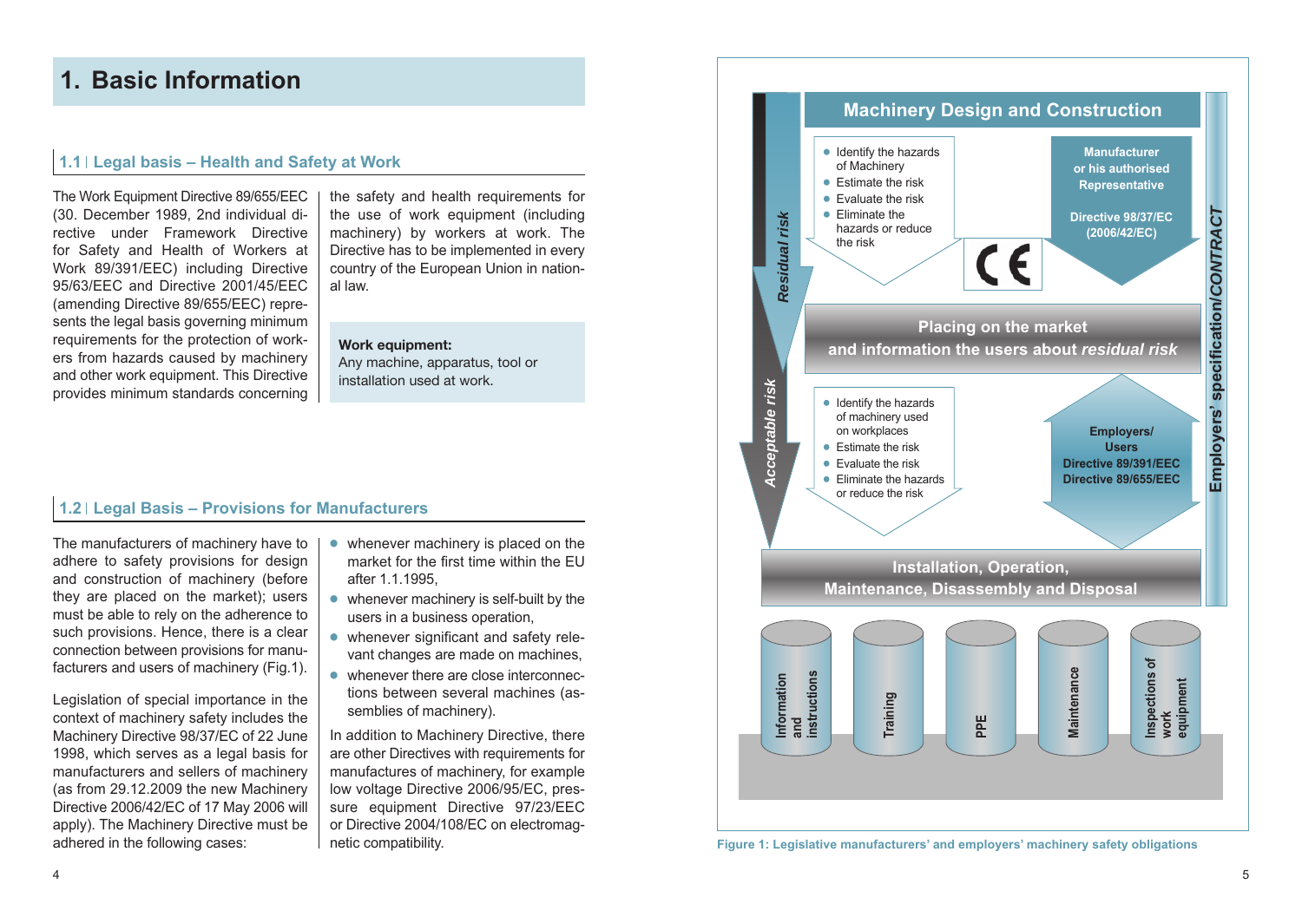**CE marking** on machinery (Fig.2) certifies that machinery is in compliance with all relevant Directives

If there aren´t any specific Directives with requirements for manufacturers of work equipment the Directive 2001/95/EC on general product safety must be adhered.



**Figure 2: CE marking on machinery**

has to assess all **hazards** for safety and health of the workers caused by the use of machinery/work equipments. At a next step he has to determine appropriate **measures to minimize the risks**.

The employer has to organize appropriate **inspections** carried out by competent persons for machinery/work equipment exposed to conditions causing deterioration which is liable to result in dangerous situations.

Qualification of competent persons is laid down in national regulations. The demanded qualification and frequency of inspection is a documented process and laid down in the legal requirements.

### **1.3 Responsibilities of Employers concerning Machinery Safety and Safety of other Work Equipment**

The employers are obliged to **select and to make available machinery/work equipment that is suitable for the proposed purpose** and to the specific working conditions so that it may be used by workers without impairment to safety and health:

#### **What is your (employer) duty, before you buy new or used machinery?**

- **●** Does the product of the manufacturer intended fit your needs (see Annex III)?
- **●** Did you check the safe realization of maintenance, fault clearance and trouble shooting according to the operating instruction?
- **●** Did you define and check the qualification of the workers (also for maintenance, troubleshooting)?
	- *–* Is additional training required?
- **●** Did you check the environmental/ambient effects (noise, dust, hazardous substances)?

**●** Did the manufacturer take measures for risk reduction (e.g. noise reduction)?

**Did you get all** *(safety-related)* **documentation when buying machinery:**

- **●** EC declaration of conformity
- **●** CE marking
- **●** instructions and drawings, e.c. have to contain all information stated in the Machinery Directive
- **●** instruction manual (including residual risks in the respective national language).

It is advised to include relevant safety requirements and rules in the sales contract when buying machinery or other work equipment.

Where it is not fully possible that machine can be used by workers without risk to their safety or health, the employer

## **2. Risk Assessment and Taking Measures**

Assessment of risk caused by machinery or other work equipment is a part of work place assessment required by Directive 89/391/EEC.

#### **Steps of risk assessment and taking measures**

When assessing the risks caused by machinery and other work equipment the following procedure can be used (Fig.3):

#### **Step 1: Hazard Identification**

Pursuant to Article 3 of the Directive, the hazards that may arise from using the work equipment have to be identified.

#### **Step 2: Risk Estimation and Risk Evaluation**

The risk of an accident is determined on the basis of the factors "severity of damage" and "probability of damage".

#### **Step 3: Selecting and Taking Measures**

Measures must, to the greatest possible extent, aim at removing or at least minimizing hazards. If this is not possible, appropriate protective devices must be put in place. Any possible residual hazards must be covered by person-related measures (training, PPE, instructions).

For identification of hazards, the employer has to collect the following information: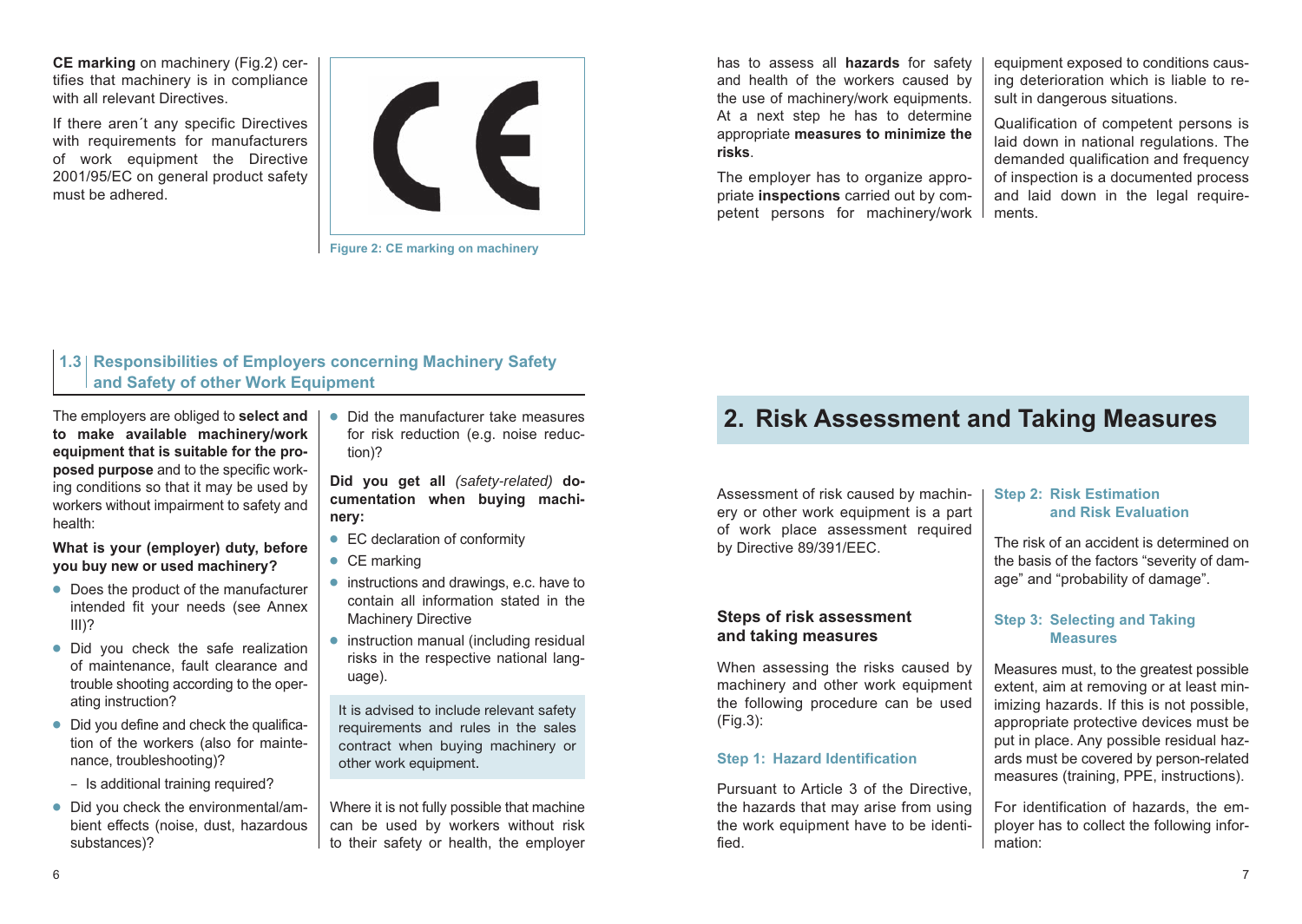**Step 3**

**● Knowledge and experience** about hazards of employees, **● Specific work place condition**. Identification of hazards has to include **all life cycle phases** of machinery/work ures! *Maschinery/ work equipment* **Hazard identification Risk estimation and risk evaluation Risk assessment Step 1 Step 2**

**●** Existing relevant **rules and directives** concerning use of machinery or other work equipment,

- **● Manufacturers' instructions** for machinery with information about **residual risks**,
- **● Records** of work accidents and occupational diseases,

equipment, e. g. assembly, installation, setting and adjustments, operation, maintenance, disassembly and disposal.

#### **Step 1: Hazard Identification**

further deliberations.

| ≀ <b>ns</b> for     | maintenance, disassembly and dispos-<br>al.                                                                           |                                    | Checklist for the process of hazards identification<br>(Machinery or other Work Equipment)                        |               |                                     |    |                                          |
|---------------------|-----------------------------------------------------------------------------------------------------------------------|------------------------------------|-------------------------------------------------------------------------------------------------------------------|---------------|-------------------------------------|----|------------------------------------------|
| about               |                                                                                                                       |                                    |                                                                                                                   |               |                                     |    | Control no.: ______________              |
|                     | It is not the task of the employer to re-<br>peat or proof the hazard analysis of                                     |                                    |                                                                                                                   |               |                                     |    | Date: ________________________           |
| and oc-             | the manufacturer (according Directive                                                                                 |                                    |                                                                                                                   |               |                                     |    |                                          |
| <b>e</b> about      | 2006/42/EC) but to identify the resid-<br>ual level of risks for the employees<br>working with machine/work equipment | Type of hazard group               | <b>Specification of hazards</b>                                                                                   | <b>Exists</b> | <b>Mitigation</b><br>applied<br>Yes | No | Specification of<br>existing mitigations |
| on.                 | arising from specified hazards and to<br>control these risks by specific meas-                                        | • Mechanical                       | ○ Unprotected moving machine parts,<br>e.g.cutting/stitching, catching,<br>crushing, shearing                     |               |                                     |    | 2006/42/EC                               |
| include<br>ery/work | ures!                                                                                                                 |                                    | O Parts with dangerous surfaces, e.g.corners<br>edges, sharp points, blades, roughness                            |               |                                     |    | 2006/42/EC                               |
|                     |                                                                                                                       |                                    | Slipping, tripping, falling, twisting<br>one's foot; falling from height                                          |               |                                     |    | 2006/42/EC                               |
|                     |                                                                                                                       |                                    | ○ Uncontrolled moving parts,<br>e.g. tilting, swinging, rolling sliding,<br>thrownout parts/loads                 |               |                                     |    | 2006/42/EC                               |
| ry/                 |                                                                                                                       |                                    | Movable transportation equipment/<br>work equipment, e.g. bumping,<br>hiting, running over, tilting, falling down |               |                                     |    |                                          |
| nent                |                                                                                                                       | • Electrical                       | ○ Contact to parts under voltage<br><b>Electric arcs</b>                                                          |               |                                     |    | 2006/95/EC                               |
|                     |                                                                                                                       |                                    | C Eletrostatic load                                                                                               |               |                                     |    |                                          |
|                     |                                                                                                                       | • Thermal                          | ○ Hot medium/ surface                                                                                             |               |                                     |    |                                          |
|                     |                                                                                                                       |                                    | ○ Cold medium/ surface                                                                                            |               |                                     |    |                                          |
| ion                 |                                                                                                                       | • Noise                            | ○ Exposure limit values exceeded<br>(from surrounding, nearby<br>machine)                                         |               |                                     |    | 2003/10/EC                               |
|                     |                                                                                                                       | • Vibration                        | ○ Whole body vibrations                                                                                           |               |                                     |    | 2002/44/EC                               |
|                     |                                                                                                                       |                                    | ○ Hand-arm vibrations                                                                                             |               |                                     |    | 2002/44/EC                               |
|                     | <b>Risk</b>                                                                                                           | • Radiation                        | ○ Radioactive                                                                                                     |               |                                     |    |                                          |
| <b>ition</b>        | assessment                                                                                                            |                                    | ○ Electro-magnetic                                                                                                |               |                                     |    | 2004/40/EC                               |
|                     |                                                                                                                       |                                    | ○ Non ionising, e.g. Laser                                                                                        |               |                                     |    | 2006/25/EC                               |
| n                   |                                                                                                                       |                                    | o Ionising, e.g. X-ray                                                                                            |               |                                     |    |                                          |
|                     |                                                                                                                       | • Hazardous substances             | ○ Hazardous gases, vapours,<br>aerosols, liquids, solids                                                          |               |                                     |    | 98/24/EC                                 |
|                     |                                                                                                                       |                                    | <b>Biological substances</b>                                                                                      |               |                                     |    | 2000/54/EC                               |
|                     |                                                                                                                       |                                    | ○ Explosive/flammable substances                                                                                  |               |                                     |    | 1999/92/EC                               |
| sk                  | Yes<br>End                                                                                                            | • Ergonomics                       | <b>O</b> Necessity to handle heavy loads                                                                          |               |                                     |    | 90/269/EEC                               |
| le,                 |                                                                                                                       |                                    | <b>C</b> Repetitive activity<br>Static posture work                                                               |               |                                     |    |                                          |
|                     |                                                                                                                       | • Combination or                   | O Pollution                                                                                                       |               |                                     |    | 89/654/EEC                               |
| No                  |                                                                                                                       | specific hazards<br>from workplace | ○ Lightening (not enough)                                                                                         |               |                                     |    |                                          |
| d tak-              |                                                                                                                       |                                    | O Dust and noise                                                                                                  |               |                                     |    |                                          |
|                     |                                                                                                                       |                                    | O Climate                                                                                                         |               |                                     |    |                                          |



**Selecting and taking measures**

*Is the Level of risk acceptable*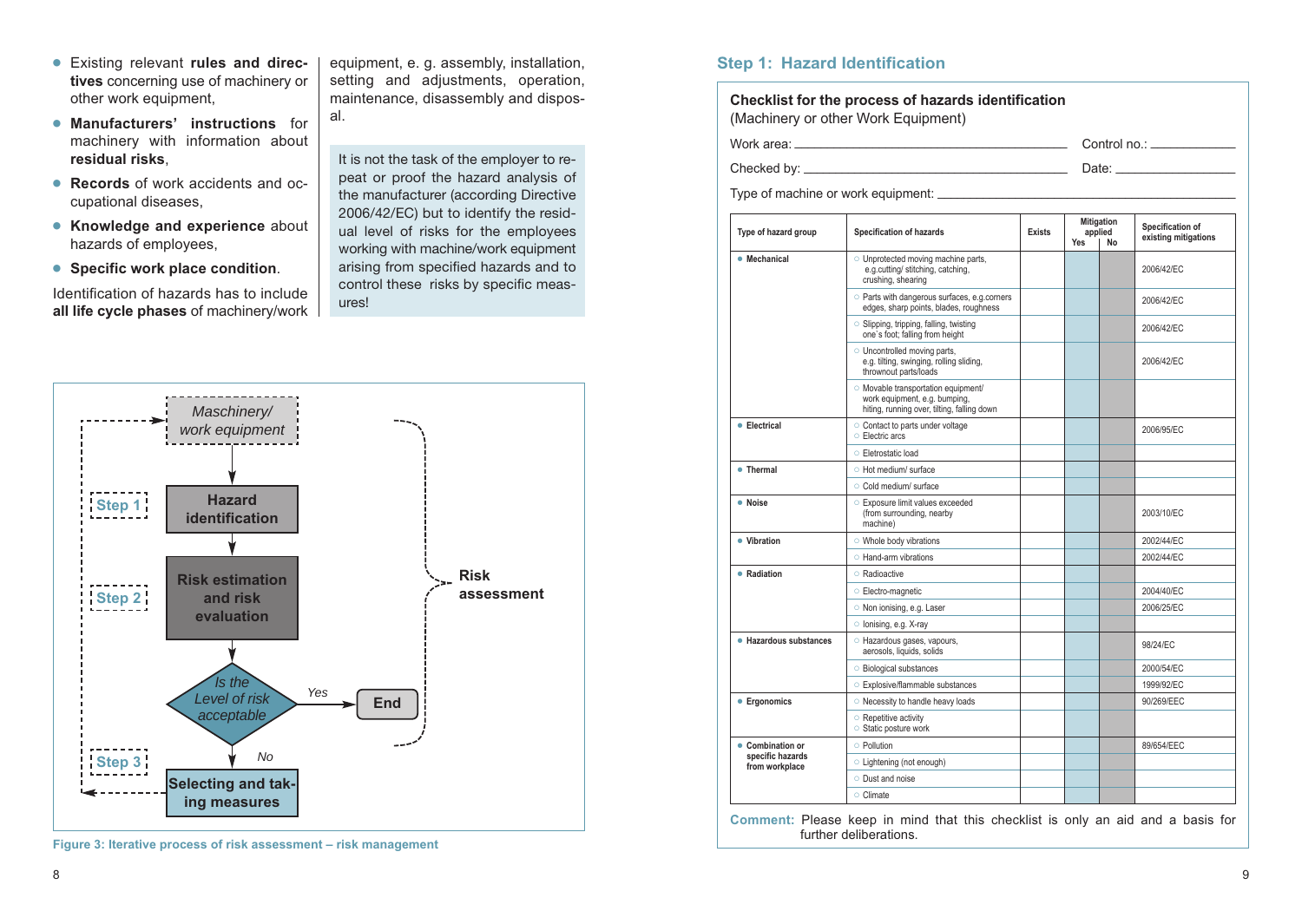Picture 4 shows examples for mechanical hazards.



*catching*

**-** *shearing*

**-** *cutting*







**Figure 4: Examples of mechanical hazards**

#### **Step 2: Risk Estimation and Risk Evaluation**

When carrying out risk evaluation there should be used regulations or standards containig specific requirements or threshold values concerning hazards of machinery and other work equipment.

When there are no such limits in the regulations the risks have to be evaluated as a combination  $(R = P \times D)$  of the following factors:

- **●** The expected severity of a damage (P).
- **●** The probability of such damage to occur (D).

#### **The factor damage severity**

There are several approaches to define the expected severity of a damage; this brochure relies on estimations of the expected duration of incapacity to work (number of days on sick leave) as a basis.

#### **The factor probability**

The probability of damage (an accident) occurring depends on several factors, with the following three aspects being the main contributors:

- 1. probability due to the type of machinery or/and work,
- 2. duration of stay in the danger zone,
- 3. possibility of avoiding or limiting the harm.

The first factor is mainly machineryrelated and can also be derived from accident statistics for machinery; the second factor depends on purely organizational matters which are inherent in the undertaking; and third factor related on personal skills and knowledge how he/she can react on hazard situation (level of instructions, training, warning equipments).

#### **Please note:**

EN 14121-1 and EN 954-1(EN ISO 13849-1) list an additional factor, "possibility of averting danger". This factor needs to be taken into consideration under the first item in this section.

#### **Risk assessment**

Generally spoken, the appraisal of risks relates the potential severity of damage to the probability of damage occurring. Risk appraisal aims at helping to assess reasonable practical expenditure and the degree of urgency which further measures need to be taken with, whilst always taking into account that the legal minimum requirements have to be met.

Risk assessment and primarily risk appraisal have to be done whenever general protection objectives have to be met in a specific undertaking or if measures beyond the minimum standards are taken.

On the basis of risk appraisal, measures must be taken; in this context, the following general rule applies:

The higher the risk (in this case, the risk category) the more urgently measures need to be taken.

#### **Model for risk appraisal:**

For every hazard determined a risk group can be determined according to the following matrix. This matrix is only one possible way, there exist also other procedures.

The need for action to reduce risk is determined by the risk accepted in the enterprise. In any case the minimum legal requirements have to be met.

| Possible extent of<br>damage (D)<br>Probability (P)<br>of occurrence<br>of damage | Light<br>injuries<br>or<br>illness | <b>Medium</b><br>injuries<br>or<br>illness | <b>Serious</b><br>injuries<br>or<br>illness | <b>Possible</b><br>death,<br>catastrophe |
|-----------------------------------------------------------------------------------|------------------------------------|--------------------------------------------|---------------------------------------------|------------------------------------------|
| very low                                                                          | 1                                  | $\overline{2}$                             | 3                                           | 4                                        |
| low                                                                               | $\overline{2}$                     | 3                                          | 4                                           | 5                                        |
| medium                                                                            | 3                                  | $\overline{4}$                             | 5                                           | 6                                        |
| high                                                                              | 4                                  | 5                                          | 6                                           | 7                                        |
| <b>Measured value</b>                                                             | <b>Risk</b>                        | <b>Description</b>                         |                                             |                                          |
| $1 - 2$                                                                           | Low                                | Risk acceptable                            |                                             |                                          |
| $3 - 4$                                                                           | Significant                        | Reduction of risk necessary                |                                             |                                          |
| $5 - 7$                                                                           | High                               |                                            | Reduction of risk urgently necessary        |                                          |

**Table 1: Risk appraisal/ risk matrix**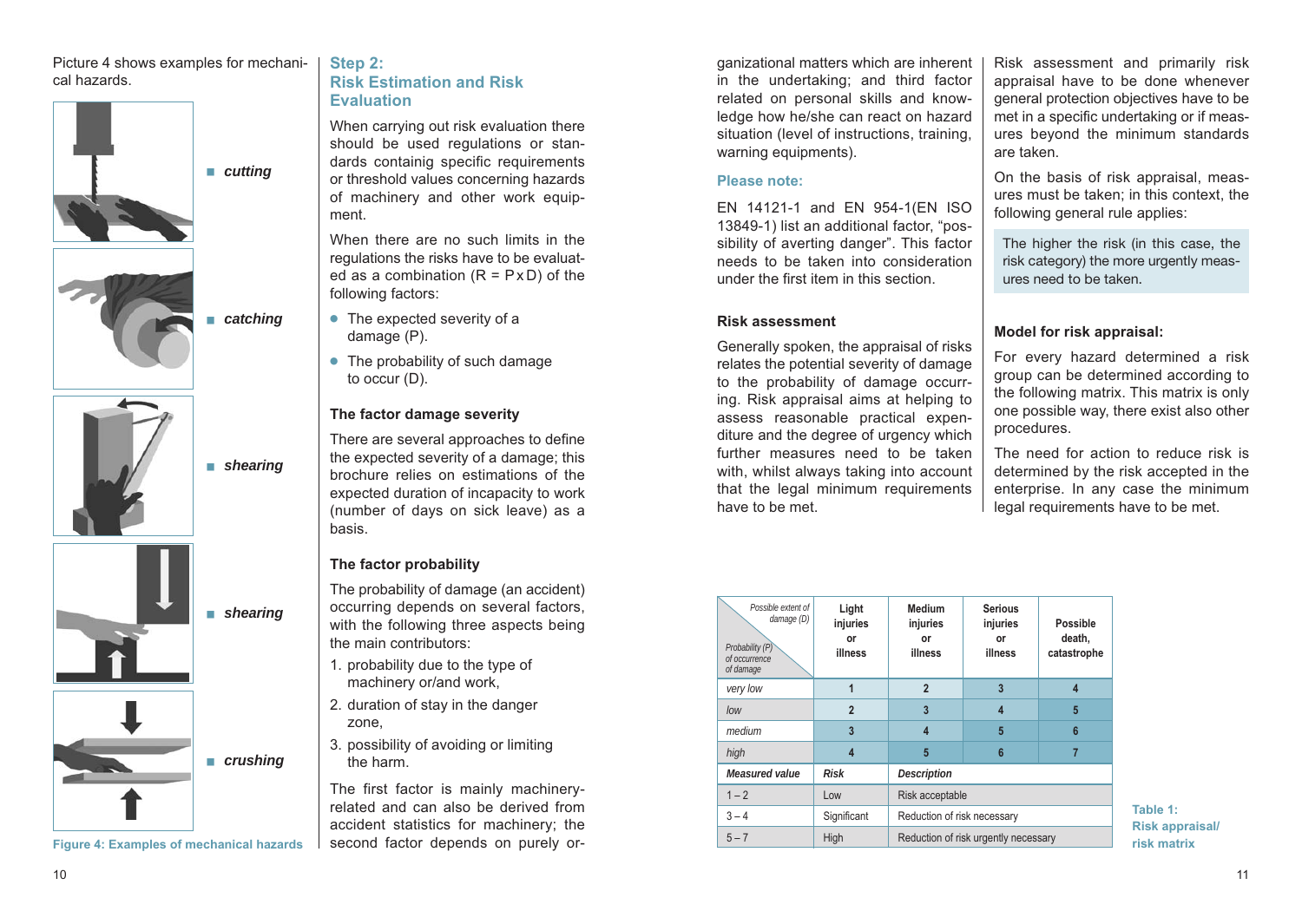#### **Step 3: Selecting and Taking Measures**

For determination of measures you should take into account the relevant legal requirements/rules for machinery/work equipment.

#### **Prioritization of measures**

Regarding the hazards related to machinery or other work equipment, people often tend to jump to the conclusion that training or personal protective equipment is enough without thinking about measures that are more far-reaching:

Removal or minimization of hazards takes priority over technical measures, and these take priority over personrelated measures!

More specifically, measures can be prioritized as follows in the case of machinery:

- **1. removal or minimization of hazards,**
- **2. technical protective measures,**
- **3. organizational measures,**
- **4. person-related measures (PPE).**

The following overview has been compiled to give guidance in respect of the individual groups of measures.

#### *to 1.: Removal or minimization of hazards*

When it comes to identifying the right measures, the first question will always be whether a danger can be removed altogether or if the residual risk can be reduced to an acceptable minimum. Since measures of this kind usually concern the structure or **design of machinery**, it will be a responsibility of the designer and manufacturer of machinery (Fig. 5).



**-** *crushing hazard*



The next step on the way to safe machinery is to keep **safety distances**, i.e. to prevent persons from entering danger zones in the first place. The standard EN ISO 13857 lists relevant safety distances to prevent danger zones being reached by the upper and lower limbs, respectively.

Here some examples for safety distances (Fig. 6).



**Figure 6: Examples of safety distances (feed opening ≤ 120mm)**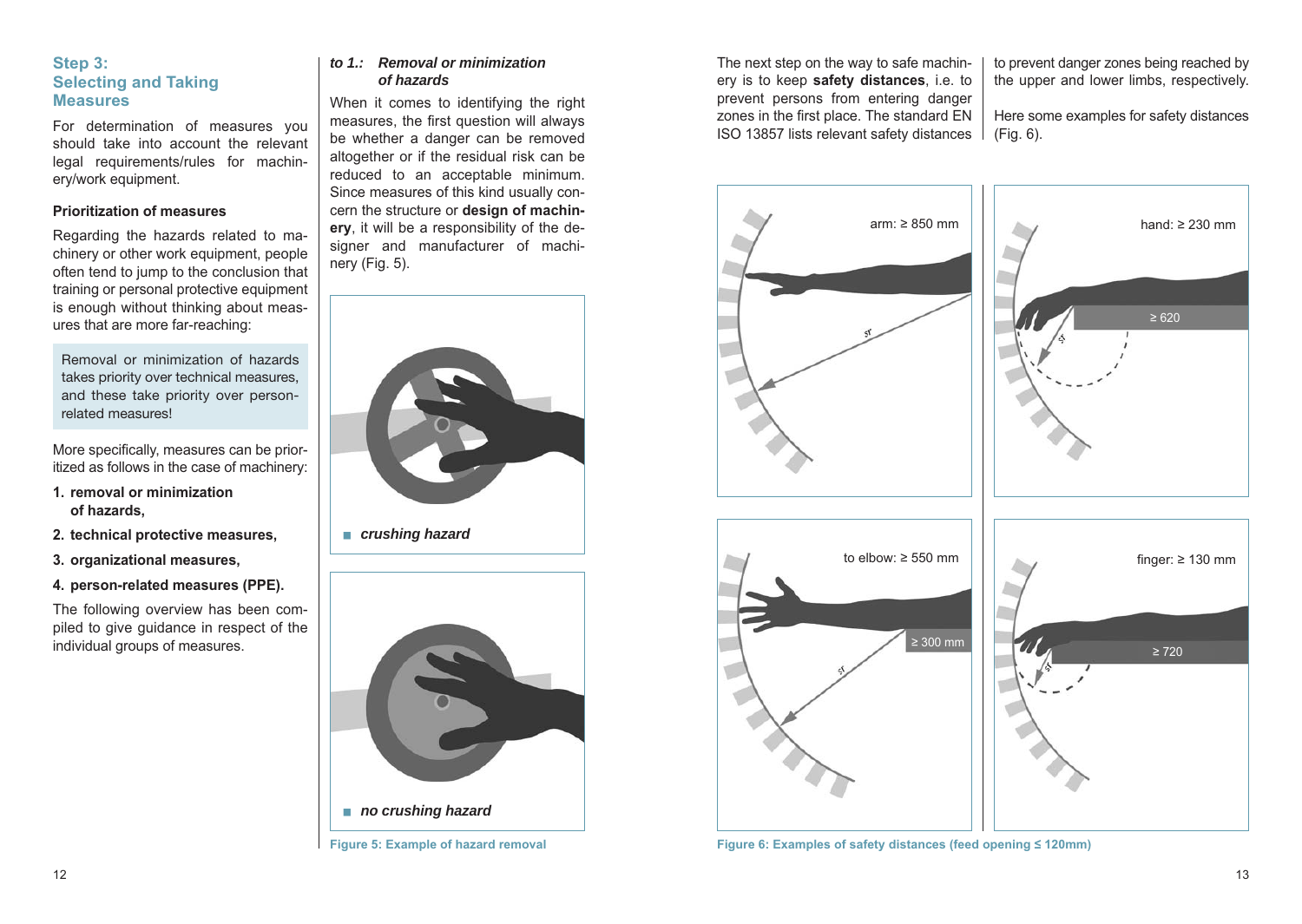#### *to 2.: Technical protective measures*

Most of technical protective measures concern construction or design of machinery and so the designer and manufacturer is responsible. But it can be necessary to meet further technical protective measures concerning specific working conditions of machinery/work equipment.

In general **safeguards** are classified in the EN 12100-2 as follows:

- **●** guards,
- **●** protective devices.

Examples see Fig. 7-9.

#### **Guards and protective devices shall:**

- be robust of construction,
- not give rise to any additional hazard,
- not be easy to by-pass or render non-operational,
- **●** be located at an adequate distance from the danger zone,
- **●** cause minimum obstruction to the view of the production process,
- **●** enable essential work to be carried out on installation and/or replacement of tools and also for maintenance by restricting access only to the area where the work has to be done, if possible without the guard or protective device having to be removed.

Users of machinery with protective devices must make sure that the protective devices:

- are always in place and used,
- **●** are always functional and ready for use (visual inspection prior to use),
- **●** are used properly and as intended,
- **●** (if necessary) are properly set or adjusted,
- are never avoided or disabled.

#### **Selection of the appropriate safeguards**

When selecting protective devices (Fig. 7, 8), the following aspects have to be taken into account:

- type of machinery operation (retooling, exchange of work pieces, tool changes, maintenance …),
- **●** complexity of workflows,
- **●** ergonomic considerations,
- safeguards must not obstruct the workflow,
- **●** safeguards must not block visual inspection and access,
- **●** safeguards must not cause new hazards (e.g. spots where body parts may be crushed),
- **●** operators must not be tempted to remove the protective devices.

Protective devices must be integrated in the machinery as smoothly as possible and should not obstruct to the greatest extent possible the operator or the workflow!

Examples for safeguards:







**Figure 8: Guards – protective covers**



**Figure 9: Protective devices – light barrier**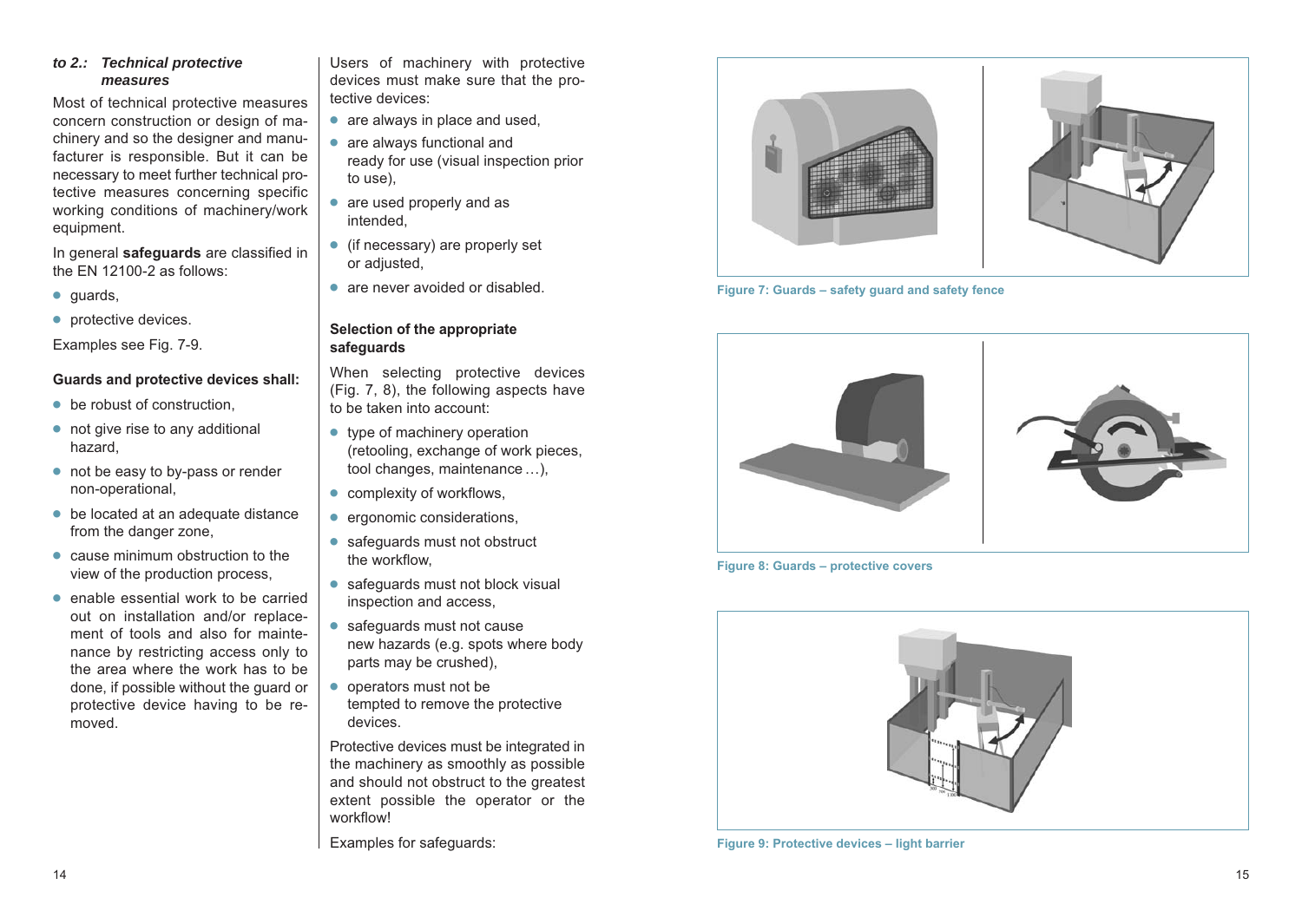#### **to 3.: Organisational measures**

Organisational measures should be seen as very individualized and tailored to the needs of the undertaking. Employers may reduce risks by means of appropriate organizational measures, such as:

- **●** allowing only a minimum number of persons to be in a danger zone,
- **●** increasing the distance to an emission source, e.g. noisy machinery, for workers who do not operate the machinery,
- **●** work processes and workflows optimized for safety,
- **●** the establishment of specific qualification requirements.
- **●** minimum age for the use of certain types of machinery,
- **●** establishment of prohibited access to the work area,
- **●** marking danger zones,
- **●** making arrangements for special training for workers with especially hazardous working conditions or using particularly hazardous work equipment,
- **●** periodic **instructions**,
- **●** periodic **inspections** of machinery/ work equipment.

#### **Requirements for instructions**

Instructions will have to cover the following content:

- **●** starting-up and running the machinery,
- **●** if applicable, installation and dismantling,
- **●** fault-removal during work and procedures in case of breakdowns,
- **●** if applicable, tooling of work equipment,
- **●** appropriate protective devices for the required purpose and how they work,
- **●** other person-related protective measures, as required.

#### *Instruction should be organized and designed as follows:*

- **●** it should be documented and comprehensible,
- **●** workers must be given new instruction whenever new machinery and work processes are introduced or existing ones are changed,
- **●** it must be adapted to the development of hazards and the emergence of new risks,
- **●** it must also include measures to be taken in case of foreseeable breakdowns,
- **●** if required, instruction must be repeated at regular intervals, and in any case when wrong and improper behaviour of workers is noticed,
- **●** instructions must be clear and intelligible, the employer has to make sure that everything has been understood.

It is the employer's obligation under the Work Equipment Directive to ensure that the information is adhered to, and to provide the training necessary in this context. The employer has to ensure that:

**●** work is executed in accordance with the information in the operating instructions,

- **●** the machines are operated by workers who have been trained and instructed accordingly,
- **●** workers with special training are deployed to do particularly hazardous jobs (e.g. maintenance),
- **●** work processes and coordination have been discussed and are safe,
- **●** required personal safety equipment is available and used.

#### **Requirements for inspections of machinery and work equipment**

Machinery/work equipment exposed to conditions causing deterioration which is liable to result in dangerous situations shall be checked by periodic inspections by competent persons.

The employers have to determine kinds and periods of inspections taken into account:

- **●** Duration of use, e.g. seldom use or continual operation,
- **●** Influence of the weather,
- **●** Work accidents,
- **●** Maintenance measures (notice: inspection periods can be prolonged by enlarged maintenance measures),
- **●** Safety-related changes of work equipment, e.g. new software, change of drive.

The results of inspections must be recorded and kept at the disposal of the authorities concerned (see Annex IV: Form "Documentation of inspection periods for used work equipment").

#### *to 4.: Person-related measures*

Person-related measures shall be used when the risks concerning safety and health at work cannot be avoided or sufficiently limited by technical means of collective protection or by measures, methods or procedures of work organization. Person-related measures aim at enabling persons to handle hazards accordingly, such as:

- **●** Training for safe operation of used machinery/work equipment,
- **●** Person-related qualification,
- Personal protective equipment (PPE).



**Fig. 10: Person-related measures**

Personal protective equipment means all equipment designed to be worn or held by the worker to protect him against one or more hazards likely to endanger his safety and health at work.

The provision of personal protective equipment by the employer as well as the use by the employees at work is regulated in the COUNCIL DIREC-TIVE 89/656/EEC of 30. November 1989 on the minimum health and safety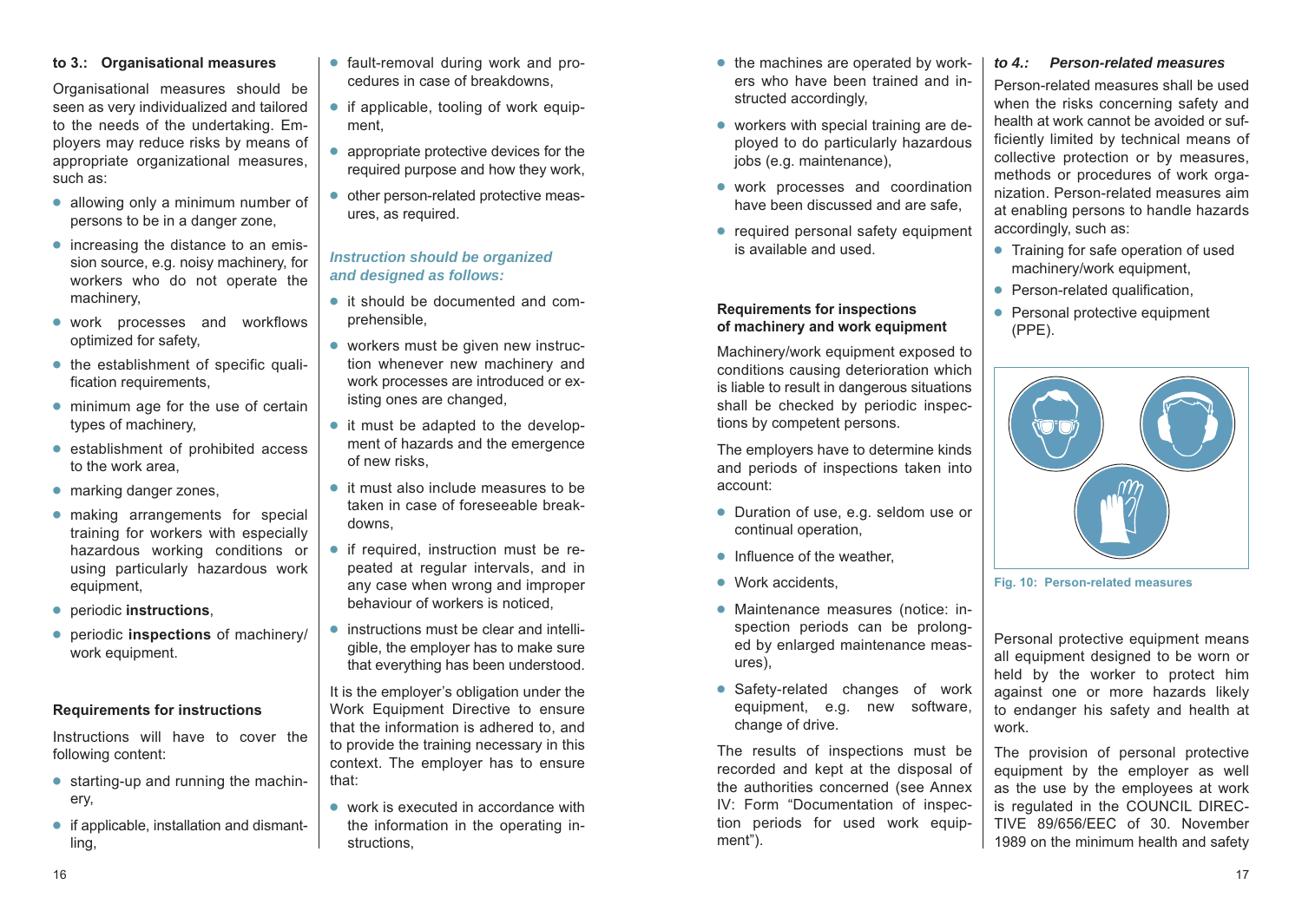requirements for the use by workers of personal protective equipment at the workplace (third individual directive within the meaning of Article 16 (1) of Directive 89/391/EEC).

The necessity to use of PPE implements employers' obligations.

- **●** The employer shall choose and provide only PPE, which are complying with the relevant requirements of the Community provisions on design and manufacture with respect to safety and health.
- **●** Information notice supplied by the manufacturer must be attached when PPE is placed on the market. It must contain in addition to the name and address of the manufacturer relevant information e.g. for use, storage, maintenance, servicing, to different levels of risk and the corresponding limits of use, the obsolescence deadline or period of obsolescence of PPE, the significance of markings. The employer should use these information for the operating instruction and for instructions for employees.
- **●** Personal protective equipment shall be provided free of charge by the employer, who shall ensure its good working order and satisfactory hygienic condition by means of the necessary maintenance, repair and replacements.
- **●** Essential information on each item of PPE shall be provided for the use in understandable form and language by the employer (for example as operating instruction).
- **●** The employer shall instruct the employees in safety-related use of the PPE based on the manufacturer information. He shall, if appropriate, organize additional training in the wearing of personal protective equipment.

## **Annex I**

Legislation issues – applied in this document

#### **European Directives**

| 89/391/EEC  | Introduction of measures to encourage improvements in the safety<br>and health of workers at work |
|-------------|---------------------------------------------------------------------------------------------------|
| 89/655/EEC  | Minimum Safety Health Requirements for the Use of Work<br>Equipment by Workers at Work            |
| 95/63/EEC   | amending Directive 89/655/EEC                                                                     |
| 2001/45/EEC | amending Directive 89/655/EEC                                                                     |
| 89/654/EEC  | Minimum safety and health requirements for the workplace                                          |
| 89/656/EEC  | Personal protective equipment                                                                     |
| 90/269/EEC  | Manual handling of loads                                                                          |
| 98/24/EC    | Chemical agents                                                                                   |
| 2000/54/EC  | <b>Biological agents</b>                                                                          |
| 2003/10/EC  | <b>Noise</b>                                                                                      |
| 2002/44/EC  | Vibration                                                                                         |
| 2006/42/EC  | Machinery                                                                                         |
| 2006/95/EC  | Electrical equipment design for use within certain voltage limits                                 |
| 97/23/EC    | <b>Pressure Equipment</b>                                                                         |
| 2004/108/EC | Electromagnetic compatibility                                                                     |
|             |                                                                                                   |

#### **Standards**

| EN ISO 12100-1      | Safety of machinery – General principles for design                                                                    |
|---------------------|------------------------------------------------------------------------------------------------------------------------|
| EN ISO 12100-2      | Safety of machine – Technical principles and specification                                                             |
| EN ISO 14121-1      | Safety of machine - Basic terminology - Risk assessment                                                                |
| EN 1088             | Guard locking devices                                                                                                  |
| EN ISO 13849-1      | Safety of machinery – Safety-related parts of control systems –<br>Part 1: General principles for design               |
| EN 953              | Safety of machinery $-$ Guards $-$ General requirements for the<br>design and construction of fixed and movable guards |
| EN 894              | Safety of machinery - Ergonomic requirements (series)                                                                  |
| <b>EN ISO 13580</b> | <b>Emergency Stop Equipment</b>                                                                                        |
| <b>EN ISO 13857</b> | Safety of machinery - Safety distances to prevent hazard zones<br>being reached by upper and lower limbs               |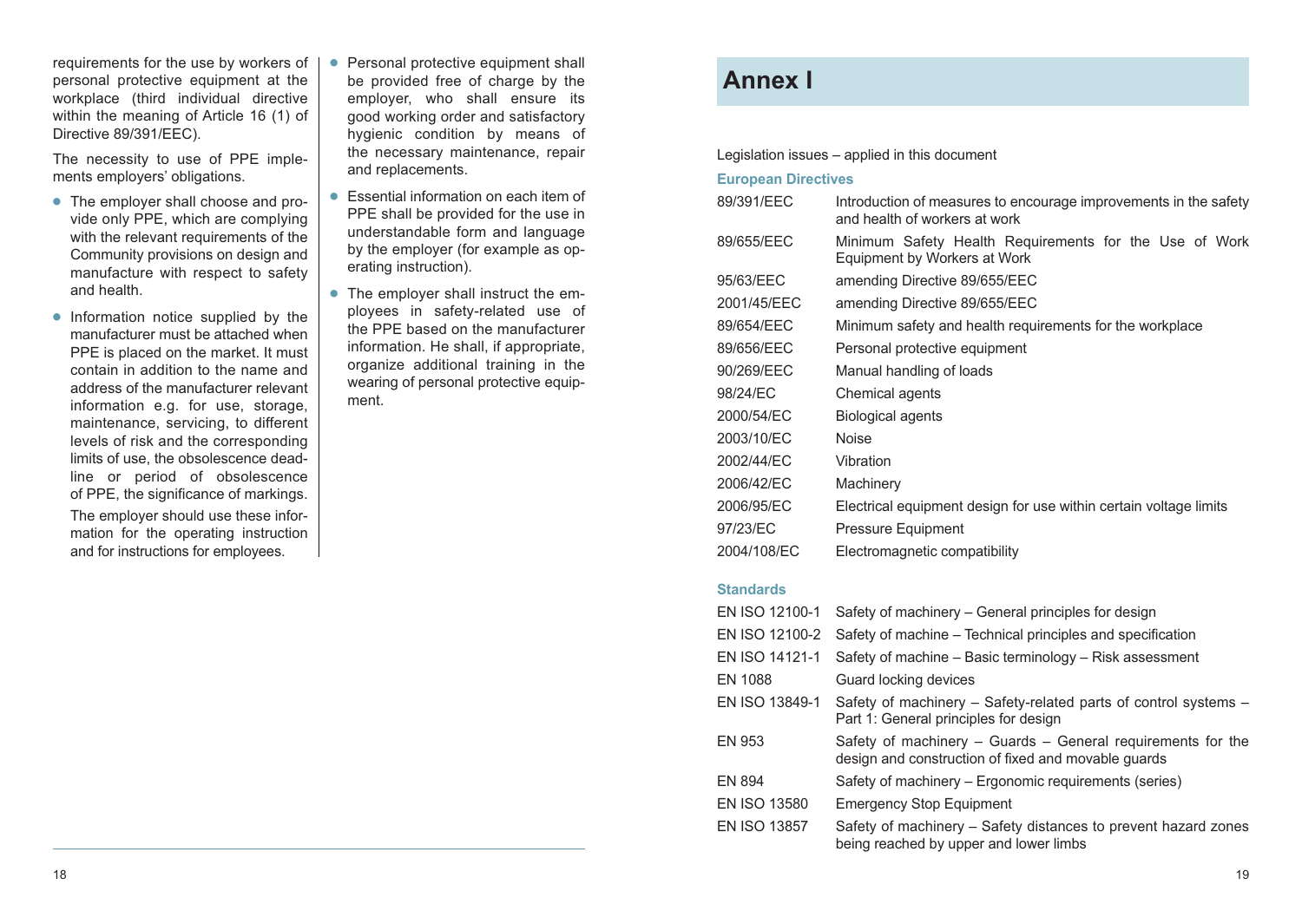|                                                              |                               |                |                                                   | Yes/No<br>Effec-<br>tive              |  |  |  |                              |                     |               |      |           |
|--------------------------------------------------------------|-------------------------------|----------------|---------------------------------------------------|---------------------------------------|--|--|--|------------------------------|---------------------|---------------|------|-----------|
| Sheet No.                                                    | Date                          | Signature      |                                                   | dd/mm/yy<br>Dead-line                 |  |  |  |                              |                     |               |      |           |
|                                                              |                               |                |                                                   | Responsible                           |  |  |  |                              |                     |               |      |           |
|                                                              | Approval management<br>Yes/No | Date/signature |                                                   |                                       |  |  |  |                              |                     |               |      |           |
|                                                              | Person in<br>change           | Name           | Work area, Occupational category/person, Activity |                                       |  |  |  | <b>Remarks</b>               |                     |               | Name | Signature |
|                                                              |                               |                |                                                   | Need for<br><b>Yes/No</b><br>action   |  |  |  |                              | Effective           | $\frac{1}{2}$ |      |           |
|                                                              |                               |                |                                                   | Risk                                  |  |  |  |                              |                     | Yes           |      |           |
| Documentation of risk assessment and the measures determined |                               |                | Type of machinery/location:                       | hazardous condition<br>Hazard source, |  |  |  | Repeated control of measures | Objective, measures |               |      |           |
|                                                              | Telephone                     |                |                                                   | Hazard<br>factor                      |  |  |  |                              | Date                |               |      |           |
|                                                              | Enteprise<br><b>Address</b>   |                |                                                   | S.                                    |  |  |  |                              | <u>ģ</u>            |               |      |           |

# **Annex II Annex III**

|                             | Final approval of manufacturing equipment                  |      |                                                                                                                                                                                                                                  |
|-----------------------------|------------------------------------------------------------|------|----------------------------------------------------------------------------------------------------------------------------------------------------------------------------------------------------------------------------------|
|                             | Specifacation of manufacturing equipment: ________________ |      |                                                                                                                                                                                                                                  |
|                             |                                                            |      | Order No: _________________ Inventory No: ________________Charge account: ______________                                                                                                                                         |
| <b>Basis</b>                |                                                            |      |                                                                                                                                                                                                                                  |
|                             |                                                            |      |                                                                                                                                                                                                                                  |
|                             |                                                            |      | CE-marking/regulatory declaration yes/no<br>example and the contract of the contract of the contract of the contract of the contract of the contract of the contract of the contract of the contract of the contract of the cont |
|                             | Personal requirements and qualification determined         |      |                                                                                                                                                                                                                                  |
|                             |                                                            |      |                                                                                                                                                                                                                                  |
|                             |                                                            |      | Service requirements (e. G. current, water): Service requirements (e. G. current, water):                                                                                                                                        |
|                             |                                                            |      | Environmental impact (e. G. noise, dust, surface pollution): [[11] Content and Content and Content and Content                                                                                                                   |
|                             |                                                            |      |                                                                                                                                                                                                                                  |
|                             |                                                            |      |                                                                                                                                                                                                                                  |
|                             | Name                                                       | Date | Signature                                                                                                                                                                                                                        |
| <b>Initial conditioning</b> |                                                            |      |                                                                                                                                                                                                                                  |
|                             |                                                            |      |                                                                                                                                                                                                                                  |
|                             |                                                            |      |                                                                                                                                                                                                                                  |
|                             |                                                            |      |                                                                                                                                                                                                                                  |
|                             |                                                            |      | and the control of the control of the control of the control of the control of the control of the control of the                                                                                                                 |
|                             |                                                            |      | Documentation received (e. G. operating instructions, circuit diagrams) from__________________                                                                                                                                   |
|                             |                                                            |      |                                                                                                                                                                                                                                  |
|                             |                                                            |      |                                                                                                                                                                                                                                  |
|                             | Periodic inspection an testing registerd:                  |      | Yes/No                                                                                                                                                                                                                           |
|                             | For the approval of the manufacturing equipment:           |      |                                                                                                                                                                                                                                  |
|                             | Name                                                       | Date | Si9gnature                                                                                                                                                                                                                       |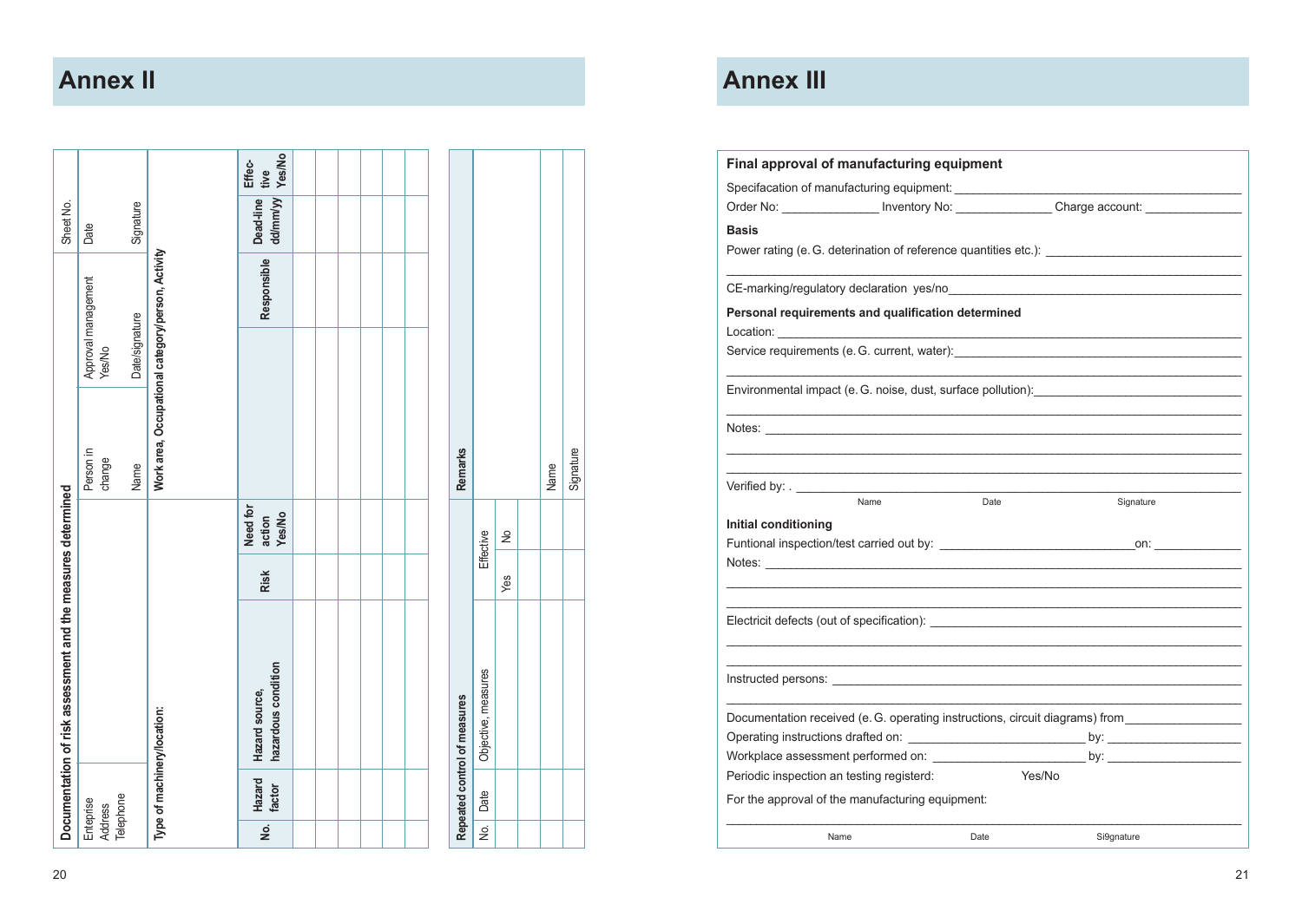# **Annex IV**

|                                                       |                         | Documentation of inspections for used work equipment                    |                                                                               |                                                                                                                                                                                                                                                 |                                |                    |         |                          |
|-------------------------------------------------------|-------------------------|-------------------------------------------------------------------------|-------------------------------------------------------------------------------|-------------------------------------------------------------------------------------------------------------------------------------------------------------------------------------------------------------------------------------------------|--------------------------------|--------------------|---------|--------------------------|
| Working area:                                         |                         |                                                                         |                                                                               |                                                                                                                                                                                                                                                 |                                |                    |         |                          |
| equipment <sup>1</sup> ) number<br>work               |                         | inventory inspection<br>period <sup>2</sup> )                           | working conditions <sup>3</sup> )<br>Changed<br>inspection period<br>specific | Cause                                                                                                                                                                                                                                           | inspection<br>by <sup>4)</sup> | inspection<br>last | results | documentation<br>kind of |
| turning machine                                       | T                       | annual                                                                  |                                                                               |                                                                                                                                                                                                                                                 |                                |                    |         | machine card             |
| ladder                                                | $\overline{\mathsf{N}}$ | annual                                                                  | 2 years                                                                       | seldom use                                                                                                                                                                                                                                      |                                |                    |         | checking book            |
|                                                       |                         |                                                                         |                                                                               |                                                                                                                                                                                                                                                 |                                |                    |         |                          |
|                                                       |                         |                                                                         |                                                                               |                                                                                                                                                                                                                                                 |                                |                    |         |                          |
|                                                       |                         |                                                                         |                                                                               |                                                                                                                                                                                                                                                 |                                |                    |         |                          |
|                                                       |                         |                                                                         |                                                                               |                                                                                                                                                                                                                                                 |                                |                    |         |                          |
|                                                       |                         |                                                                         |                                                                               |                                                                                                                                                                                                                                                 |                                |                    |         |                          |
|                                                       |                         |                                                                         |                                                                               |                                                                                                                                                                                                                                                 |                                |                    |         |                          |
|                                                       |                         |                                                                         |                                                                               |                                                                                                                                                                                                                                                 |                                |                    |         |                          |
|                                                       |                         |                                                                         |                                                                               |                                                                                                                                                                                                                                                 |                                |                    |         |                          |
|                                                       |                         |                                                                         |                                                                               |                                                                                                                                                                                                                                                 |                                |                    |         |                          |
|                                                       |                         |                                                                         |                                                                               |                                                                                                                                                                                                                                                 |                                |                    |         |                          |
|                                                       |                         |                                                                         |                                                                               |                                                                                                                                                                                                                                                 |                                |                    |         |                          |
|                                                       |                         |                                                                         |                                                                               |                                                                                                                                                                                                                                                 |                                |                    |         |                          |
| <sup>2</sup> ) Inspection periods laid down in rules. |                         | 1) Before use work equipment a visual control is necessary (generally). |                                                                               | 3) Inspection periods laid down in rules shall be checked on base of risk assessment taken into account specific working conditions.<br>4) The necessary qualifications of persons carrying out inspections shall be identificate by employers. |                                |                    |         |                          |

On websites of national Focal Points of European Agency for Safety and Health at Work Bilbao you find information about national rules and regulations for national implementation of European directives:

#### Start site:

http://osha.europa.eu/en/legislation